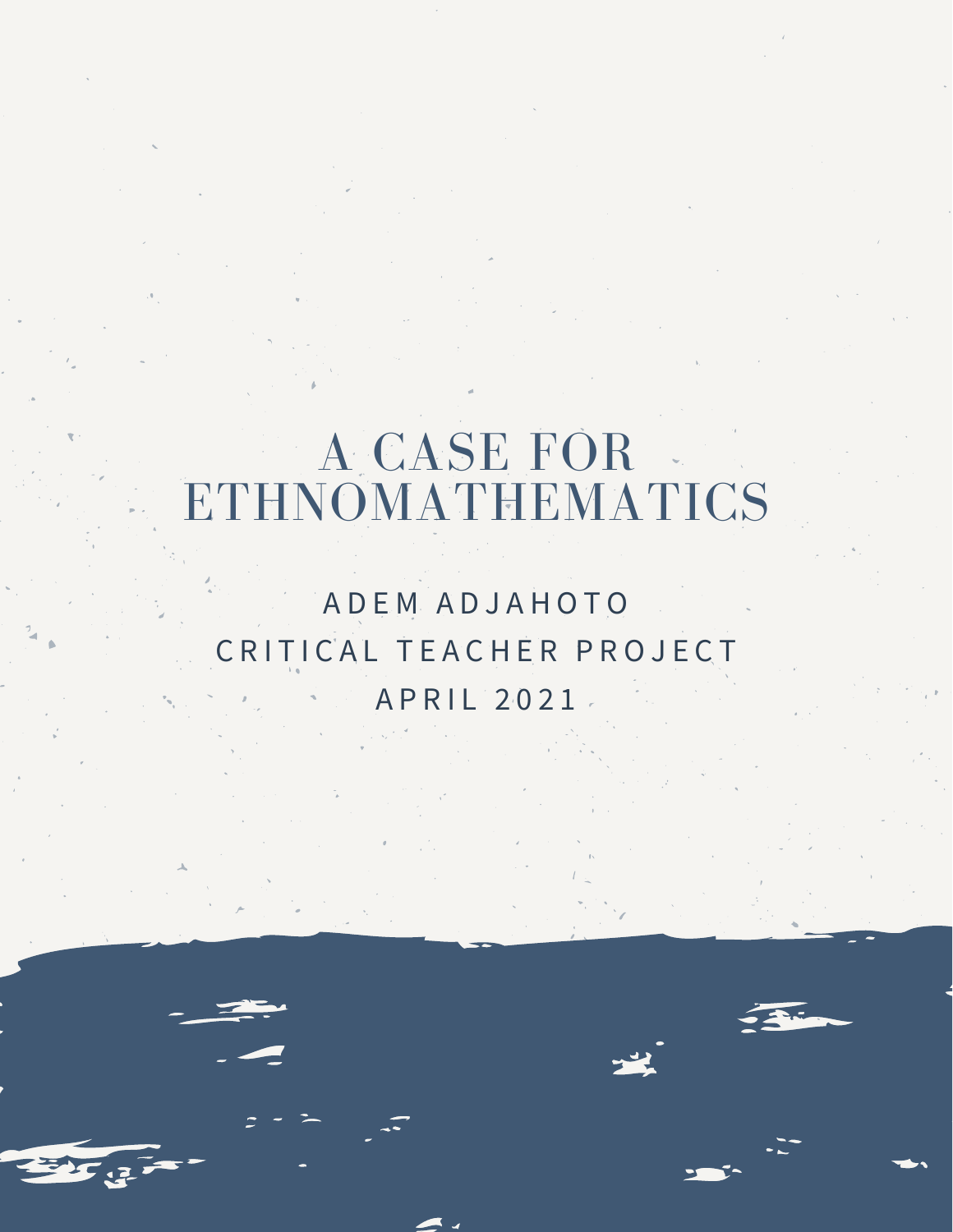## **A Case for Ethnomathematics**

"There's no such thing as neutral education. Education either functions as an instrument to bring about conformity or freedom." – Paulo Freire

As a future teacher, I am inspired by educator and philosopher, Paulo Freire's words about the role of education in our society. Freire states, "There's no such thing as neutral education. Education either functions as an instrument to bring about conformity or freedom." Historically, educational institutions have played a significant role in the way society views certain cultures and peoples. In recent years, there has been much debate about low math test scores. Specifically, the role of standardized tests in the educational system. Now more than ever, I believe that there should be re-examination of how math is taught to students. One way to do so is through the inclusion of ethnomathematics into the classroom and curriculum. In this paper, I will examine the importance of ethnomathematics in making math more inclusive to students, especially racialized students.

Coined in the 1960s by Brazilian mathematician, Ubiratan D'Ambrosio, ethnomathematics examines the intersection between culture and mathematics. According to D'Ambrosio, "Mathematics is absolutely integrated with Western civilization, which conquered and dominated the entire world. The only possibility of building up a planetary civilization depends on restoring the dignity of the losers and, together, winners and losers, moving into the new. [Ethnomathematics, then, is] a step towards peace." (Greene, 2000). Culture encompasses a system of norms and values of a group people such as language, religion, customs, art, and music. Ethnomathematics looks at how mathematics is used in different cultures through their traditions and belief systems.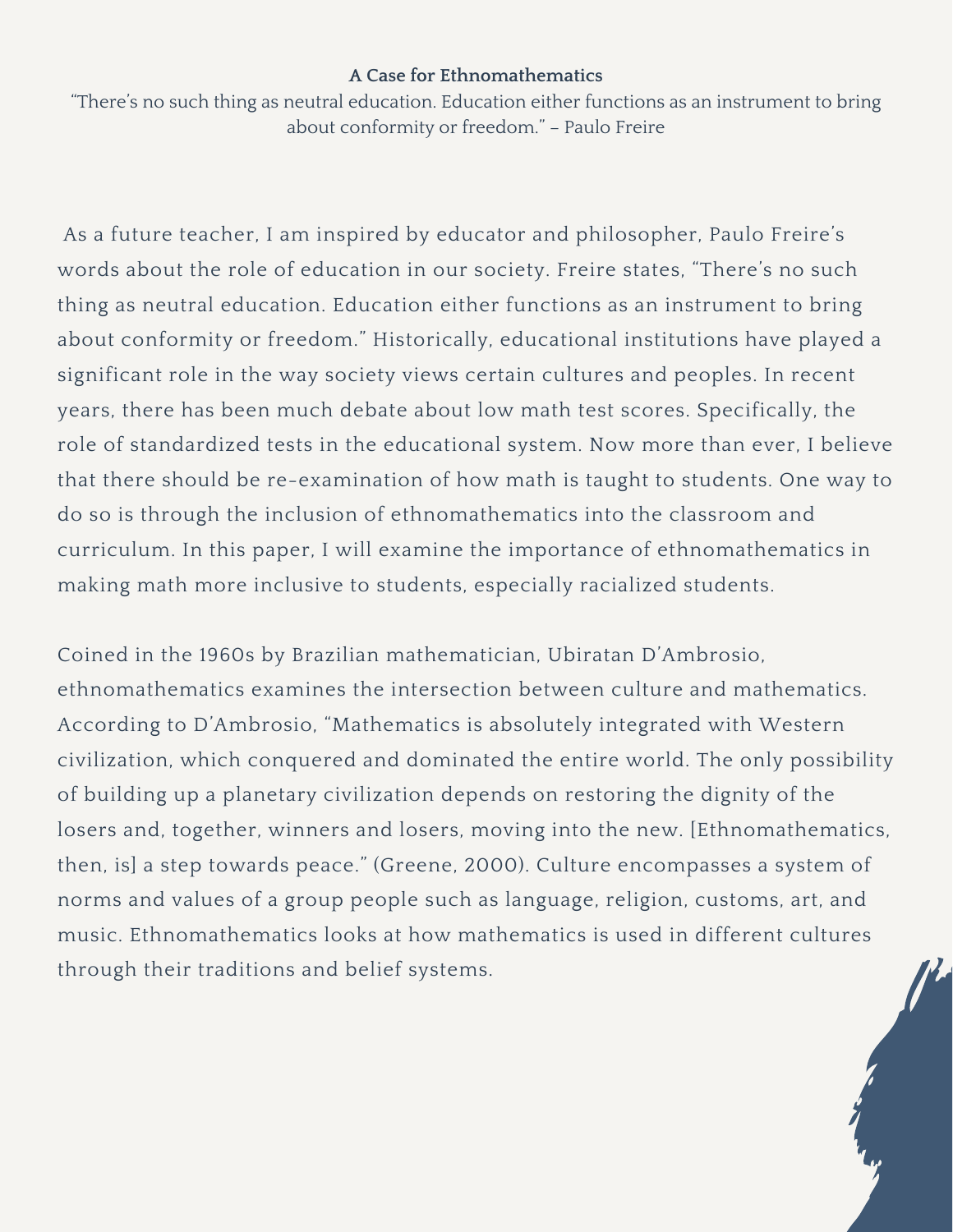

I believe that ethnomathematics should be incorporated in the classroom. Students should have the opportunity to explore mathematics through diverse perspectives. In my personal experience as a student, I found that all subject areas, especially math, focused only on the contributions of Western mathematicians. Ascher states, "This broadening of perspective to include other cultures has the associated effect of enlarging the history of mathematics from dealing primarily with the Western professional class called mathematicians to involving all sorts of people." (Ascher, 1991).

In an increasingly diverse country and world, students must have the opportunity to explore math from a global and cross-curricular lens. The inclusion of "ethnomathematics" would help in the fight for a more inclusive and equitable education system. Students should learn about the Indigenous mathematics, which can be applied to any strands of the Ontario math curriculum. In his lecture, "What is Indigenous Mathematics?", Dr. Doolittle argues that Indigenous people have elements of math in their cultural traditions and knowledge. According to Dr. Doolittle, the aspects of Indigenous mathematics includes creation, mathematics, culture, applied mathematics, contact, reconciliation, contemporary issues, and educations. (Doolitte, 2018). All theses eight elements must be considered when examining Indigenous mathematics. Such lessons can also be tied to other subject areas such as language, history, geography, and art. Ethnomathematics would also provide space for the inclusion of diverse mathematical perspectives from around the world. Our society's definition of math and who can be a mathematician must evolve. Elements of math can be found in all cultures and traditions. I was recently inspired by Gholdy Muhammad's math unit on the Fabric Map of Africa. Created by Priya Shah, the Fabric Map of Africa showcases the diversity of African textiles and patterns. Muhmmad's unit plan explores themes of identity and culture. In addition, to the application of mathematical concepts such as geometry.